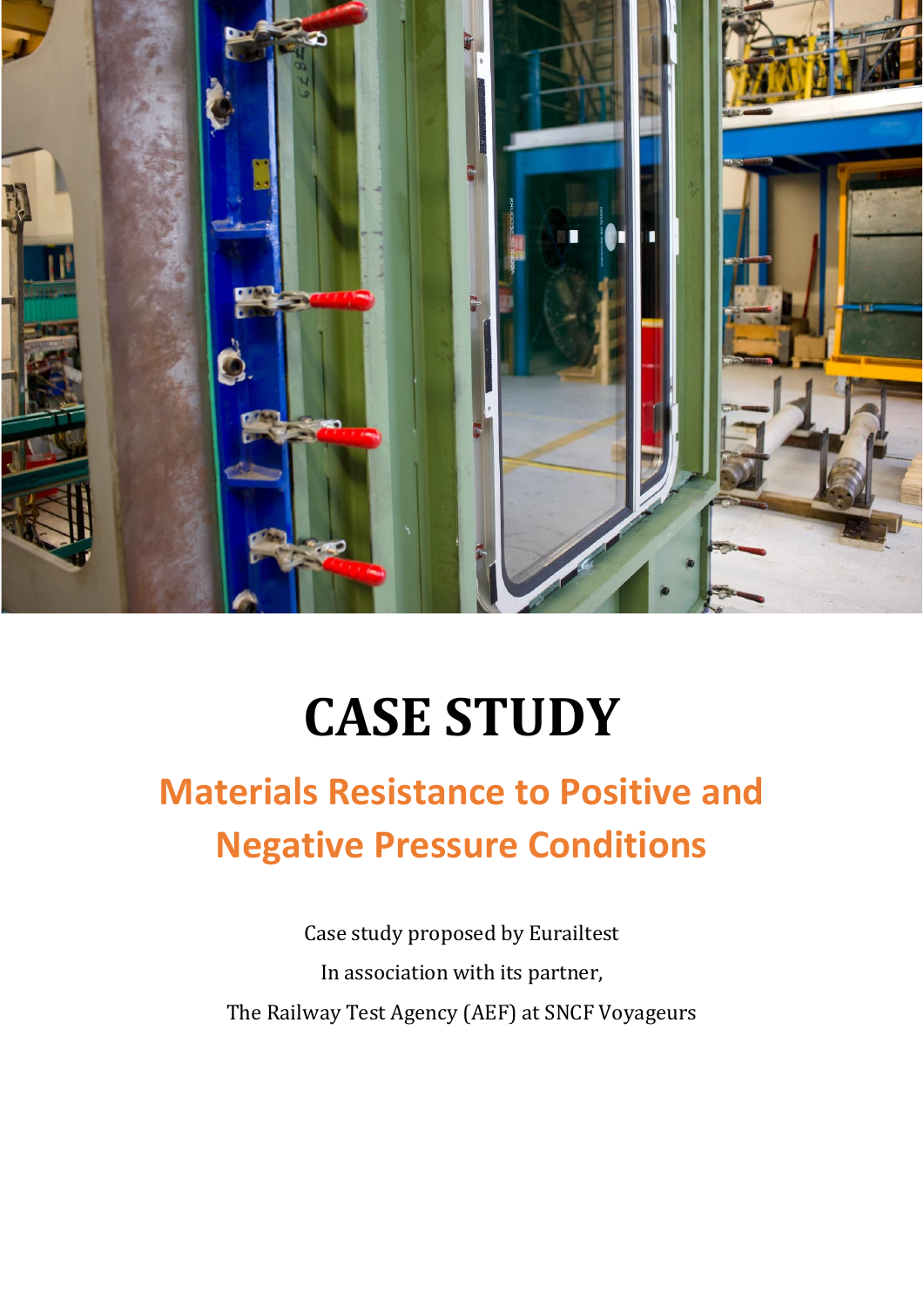Case study : Material Resistance to Positive and Negative Pressure Conditions

#### **Contents**

| Characteristics of the AEF positive/negative pressure test bench  5 - 6 |  |
|-------------------------------------------------------------------------|--|
|                                                                         |  |
|                                                                         |  |

In numerous fields, such as the rail, aeronautics and construction sectors, materials and particularly windows may be subjected to significant positive and negative pressure waves. It is essential that such equipment and the materials they are made from be tested to ensure that they are fit for purpose.

# Materials Resistance and Air/Water Tightness

Eurailtest's partner laboratory, the Railway Test Agency (AEF), has a positive/negative pressure test bench which is used to check the resistance of materials to such conditions and to monitor their air/water tightness.

This test bench is primarily used to test glazing and check the resistance of glass and other components (screwed fixings, adhesive, joints, etc.) by simulating different configurations. These tests can also be conducted on all types of equipment likely to be subjected to positive/negative pressure waves. This is especially true for parts installed on the front and side surfaces of a train, such as headlights, Wi-Fi antennas, doors, etc.

Additionally, this test bench can be used to conduct research on the causes of failure or wear on certain parts.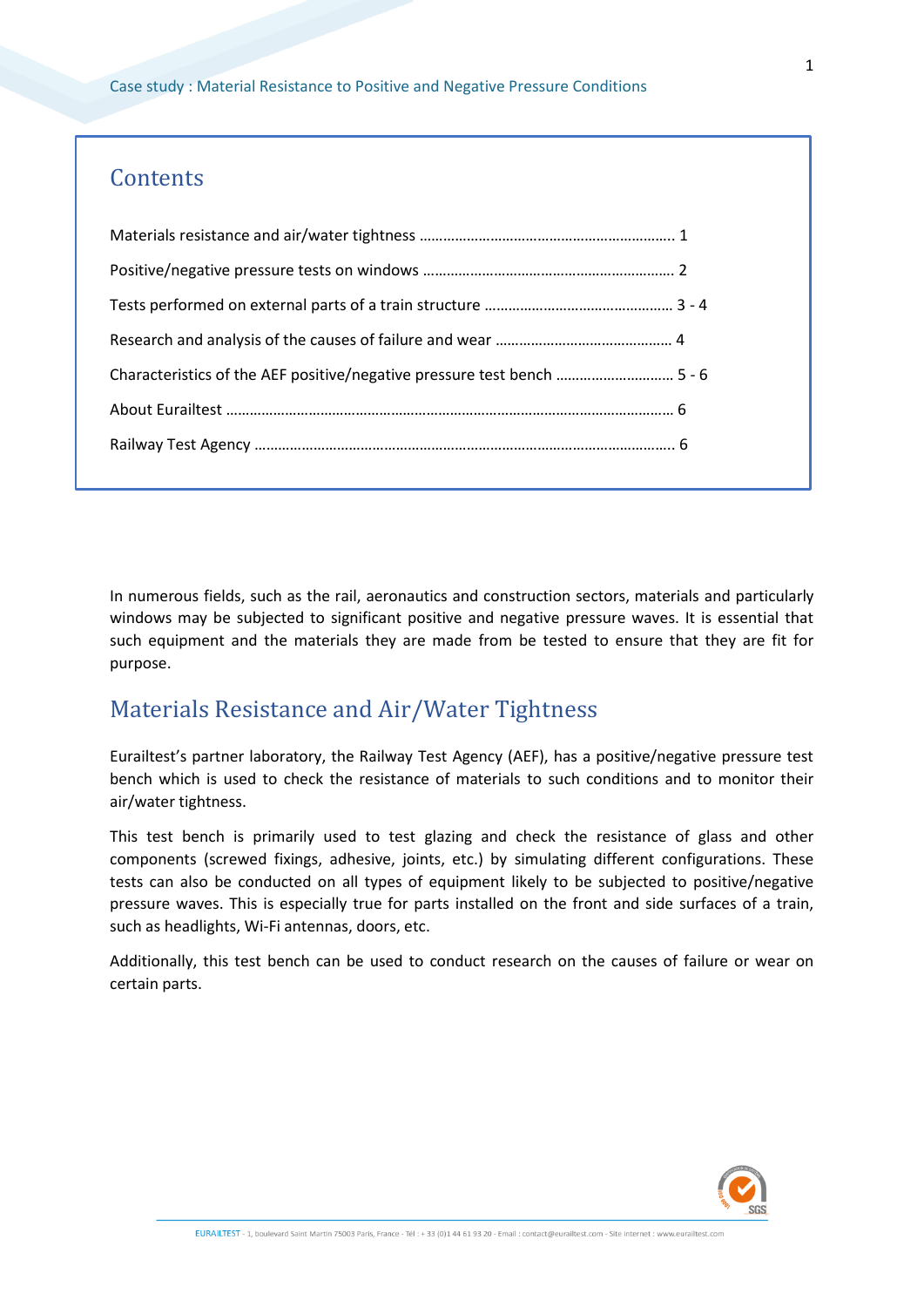# Positive/Negative Pressure Tests on Windows

The AEF's positive/negative pressure test bench is used mainly to test glazing installed on different railway structures. In compliance with a strict protocol, glazing is subjected to repeat cycles of positive and negative pressures to test its durability over time.

Glass parts onboard trains are subjected to considerable pressure when entering a tunnel or when two trains pass at high speed. They must not present any failures in terms of their insulating function.

The benefit of testing glazing on a test bench is the ability to reproduce real-life conditions and analyse the behaviour and resistance of all components simultaneously. Positive/negative pressure conditions are reproduced using a membrane driven by a cylinder and a spraying system can also be used to check the water tightness of equipment tested.

- Air tightness: positive/negative pressure waves are simulated to represent those caused during service, when trains pass one another or enter tunnels.
- Water tightness: during service, materials are subjected to weather conditions such as rain. During the positive/negative pressure tests, a spraying system can be used to check the water tightness of the assembly tested.



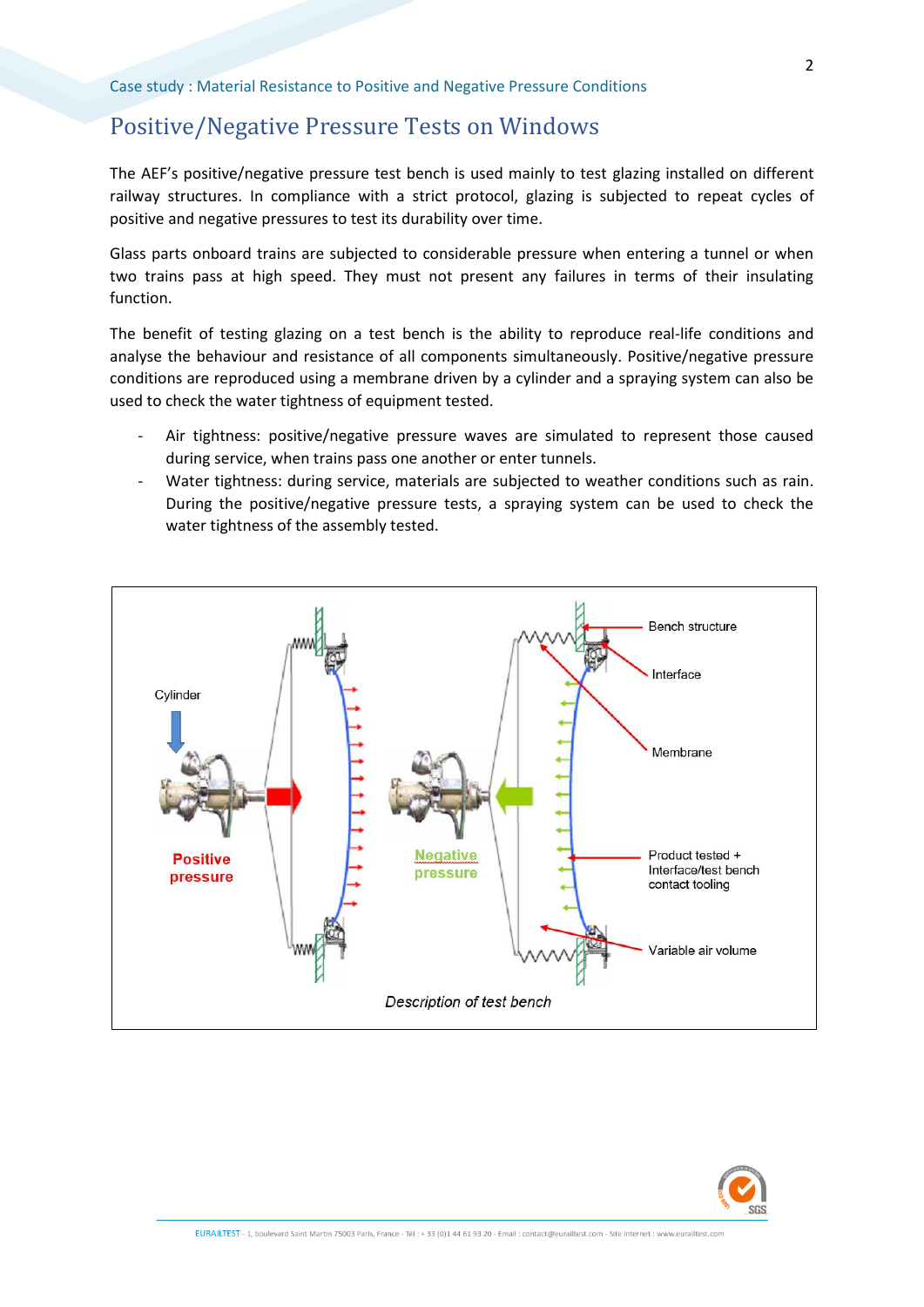#### Tests Performed on External Parts of a Train Structure

Other components installed on the external parts of trains are subjected to positive and negative pressure conditions. The resistance, insulation and air/water tightness of this equipment can be tested in the same way on the test bench.

Example: positive/negative pressure tests on Wi-Fi antennas



In 2016, trains were equipped with a Wi-Fi antenna to offer a new service to passengers. These antennas are installed on the train roof. They were tested on the AEF test bench to check their air and water tightness under positive/negative pressure fluctuations during service.

To test the antennas, the AEF Fatigue and Design Office teams designed tooling to enable assembly on the test bench. If requested by the customer, a spraying system can be installed and changes in pressure inside the antennas can be measured.





EURAILTEST - 1, boulevard Saint Martin 75003 Paris, France - Tél : + 33 (0)1 44 61 93 20 - Email : contact@eurailtest.com - Site internet : www.eurailtest.com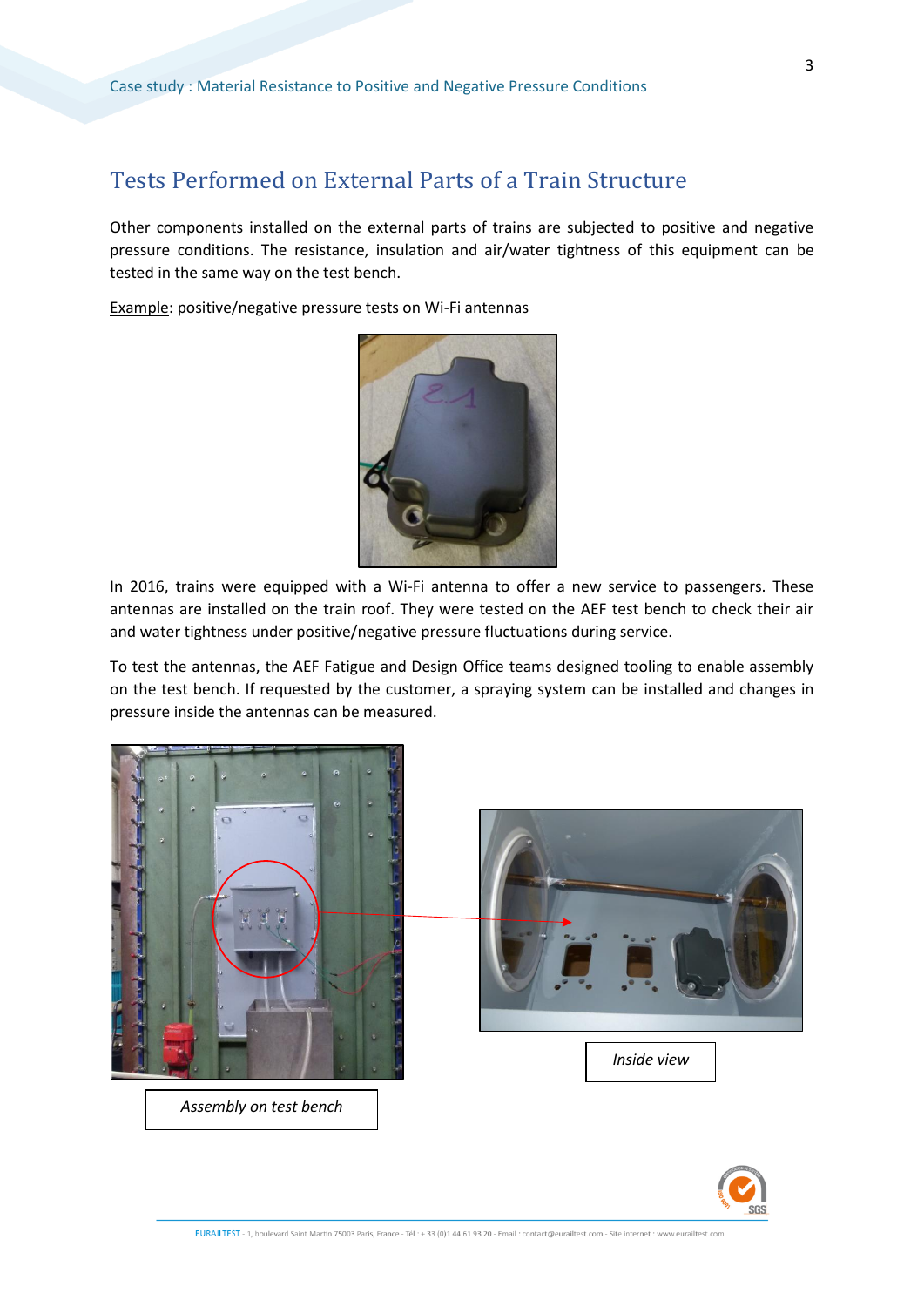Other components such as headlights on the front of trains as well as side doors can be tested in this way.

# Research and Analysis of The Causes of Failure and Wear

Drawing on their technical resources and expertise, our AEF teams can also conduct research on the causes of failures observed on materials subjected to positive and negative pressure conditions.

A specific request to the AEF team was to conduct research following the failure of a TGV window and identify the origin of the problem. The detachment of a windowpane may be linked to the adhesive used to hold the glass in place or other mounting hardware such as nuts and bolts, screws, frame, etc. The purpose of the tests is therefore to reproduce conditions that are more or less extreme and to analyse all of the components in order to understand the origin of premature wear, for example.

#### Characteristics of The AEF Positive/Negative Pressure Test Bench

This AEF test bench was built in 1980 and continues to prove its effectiveness. It can accommodate parts with dimensions of up to 1,800 mm x 2,500 mm. A feasibility study is conducted in accordance with the item tested.

The AEF sets up/performs customised tests in consultation with its customers.

The test bench can reproduce positive/negative pressure of up to +/- 8,000 Pa (Pascal). The pressure signals generated from measurements conducted online are adjusted to meet customer requirements, specifications and standards.

Tests can be conducted in compliance with the following standards:

- NF F31-129 − Tempered safety glass
- NF EN 1279-2 − Insulating glass units Part 2: Long-term test method and requirements for moisture penetration
- UIC 566 − Fatigue tests
- NF F01-492 − Railway rolling stock Windows:
	- Water tightness tests
	- Soft body impact resistance tests
	- Positive/negative pressure fluctuation resistance tests
	- Bonding strength fracture resistance tests
	- Climatic ageing cycle resistance tests